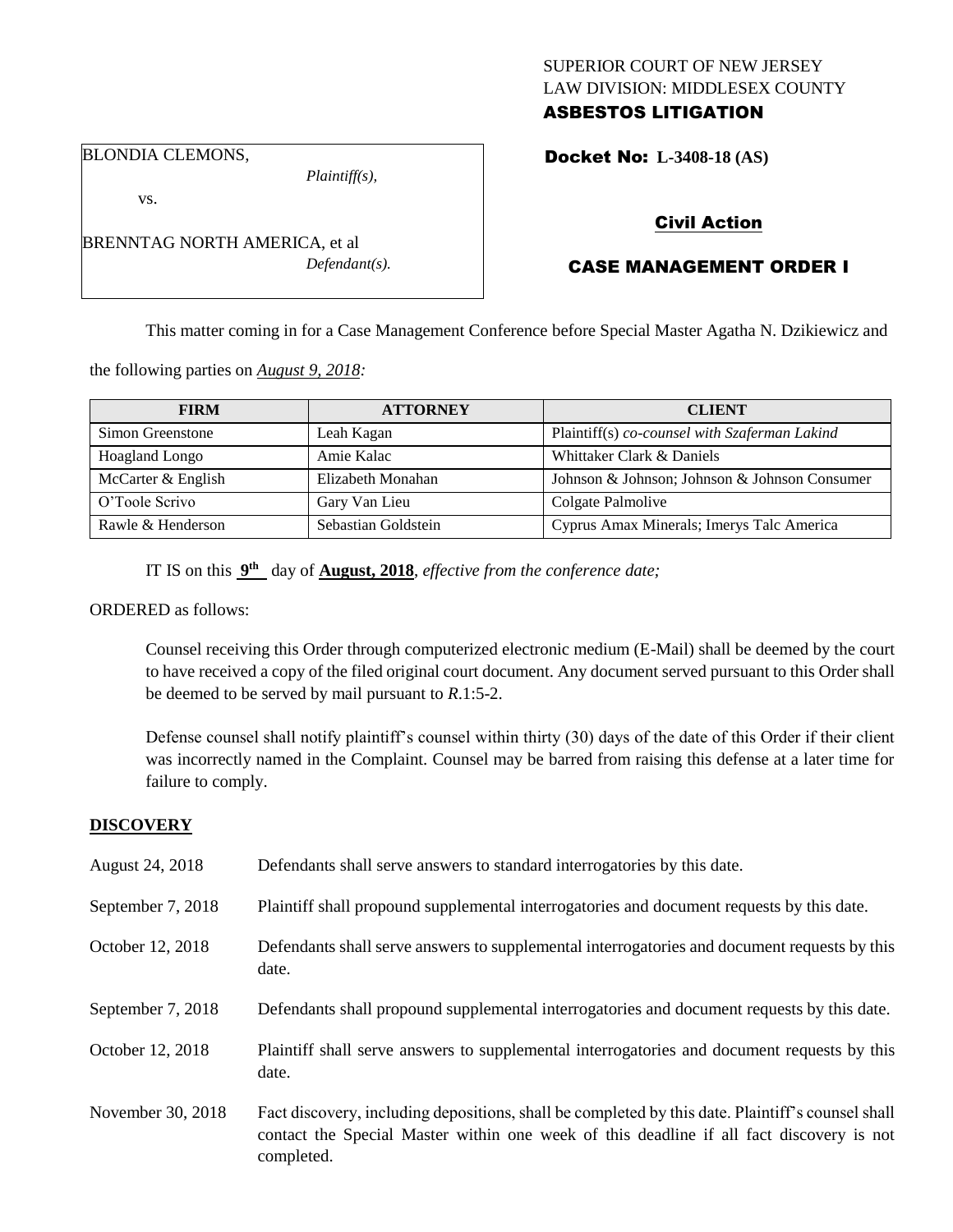November 30, 2018 Depositions of corporate representatives shall be completed by this date.

## **EARLY SETTLEMENT**

February 1, 2019 Settlement demands shall be served on all counsel and the Special Master by this date.

## **SUMMARY JUDGMENT MOTION PRACTICE**

- February 1, 2019 Plaintiff's counsel shall advise, in writing, of intent not to oppose motions by this date.
- February 15, 2019 Summary judgment motions shall be filed no later than this date.
- March 15, 2019 Last return date for summary judgment motions.

### **MEDICAL DEFENSE**

| December 31, 2018 | Plaintiff shall serve medical expert reports by this date. |  |
|-------------------|------------------------------------------------------------|--|
|                   |                                                            |  |

- December 31, 2018 Upon request by defense counsel, plaintiff is to arrange for the transfer of pathology specimens and x-rays, if any, by this date.
- April 30, 2019 Defendants shall identify its medical experts and serve medical reports, if any, by this date. In addition, defendants shall notify plaintiff's counsel (as well as all counsel of record) of a joinder in an expert medical defense by this date.

#### **LIABILITY EXPERT REPORTS**

| February 1, 2019 | Plaintiff shall identify its liability experts and serve liability expert reports or a certified expert |
|------------------|---------------------------------------------------------------------------------------------------------|
|                  | statement by this date or waive any opportunity to rely on liability expert testimony.                  |

April 30, 2019 Defendants shall identify its liability experts and serve liability expert reports, if any, by this date or waive any opportunity to rely on liability expert testimony.

#### **ECONOMIST EXPERT REPORTS**

- February 1, 2019 Plaintiff shall identify its expert economists and serve expert economist report(s), if any, by this date or waive any opportunity to rely on economic expert testimony.
- April 30, 2019 Defendants shall identify its expert economists and serve expert economist report(s), if any, by this date or waive any opportunity to rely on economic expert testimony.

#### **EXPERT DEPOSITIONS**

May 31, 2019 Expert depositions shall be completed by this date. To the extent that plaintiff and defendant generic experts have been deposed before, the parties seeking that deposition in this case must file an application before the Special Master and demonstrate the necessity for that deposition. To the extent possible, documents requested in a deposition notice directed to an expert shall be produced three days in advance of the expert deposition. The expert shall not be required to produce documents that are readily accessible in the public domain.

 $\_$  ,  $\_$  ,  $\_$  ,  $\_$  ,  $\_$  ,  $\_$  ,  $\_$  ,  $\_$  ,  $\_$  ,  $\_$  ,  $\_$  ,  $\_$  ,  $\_$  ,  $\_$  ,  $\_$  ,  $\_$  ,  $\_$  ,  $\_$  ,  $\_$  ,  $\_$  ,  $\_$  ,  $\_$  ,  $\_$  ,  $\_$  ,  $\_$  ,  $\_$  ,  $\_$  ,  $\_$  ,  $\_$  ,  $\_$  ,  $\_$  ,  $\_$  ,  $\_$  ,  $\_$  ,  $\_$  ,  $\_$  ,  $\_$  ,